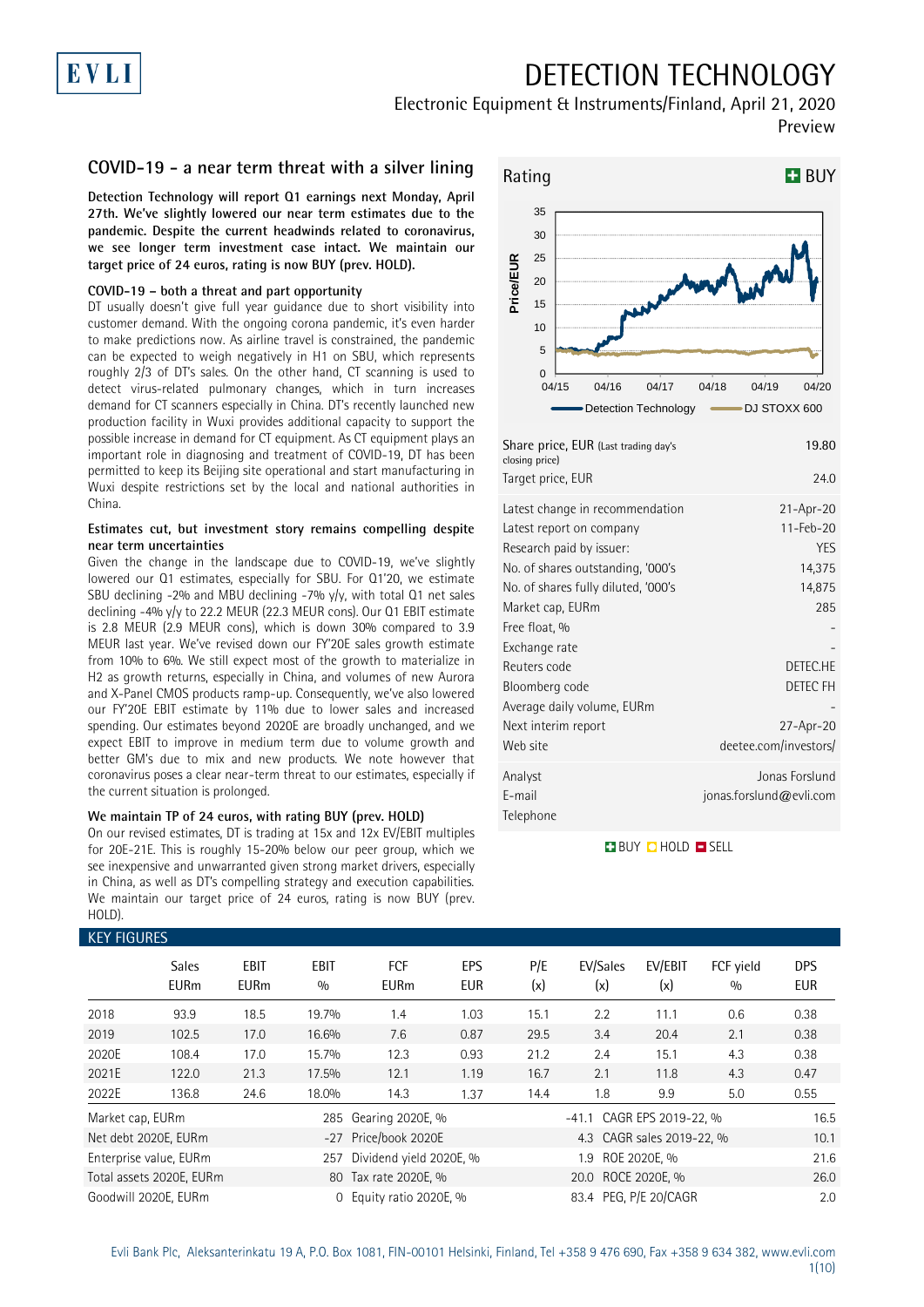## Electronic Equipment & Instruments/Finland, April 21, 2020 Preview

|                                  | Security        | EBIT <sub>%</sub> | EBIT <sub>%</sub> | EBITDA % | EBITDA % | ROCE <sub>%</sub> | ROCE <sub>%</sub> |
|----------------------------------|-----------------|-------------------|-------------------|----------|----------|-------------------|-------------------|
| DETECTION TECHNOLOGY PEER GROUP  | identifier      | 20E               | 21E               | 20E      | 21E      | 20E               | 21E               |
| First Sensor AG                  | SIS-DE          |                   |                   |          |          |                   |                   |
| Hamamatsu Photonics K.K.         | 6965-JP         | 18                | 19                | 25       | 27       | 12                | 12                |
| OSI Systems, Inc.                | OSIS-US         | 10                | 10                | 16       | 17       |                   |                   |
| Varex Imaging Corporation        | <b>VREX-US</b>  | 9                 | 11                | 14       | 16       | 8                 | 9                 |
| ams AG                           | AMS-CH          | 16                | 19                | 30       | 32       | 8                 | 11                |
| Analog Devices, Inc.             | ADI-US          | 38                | 40                | 41       | 43       | 11                | 12                |
| Keysight Technologies Inc        | KEYS-US         | 24                | 25                | 28       | 28       | 17                | 16                |
| Spectris plc                     | SXS-GB          | 14                | 15                | 18       | 19       | 13                | 14                |
| Oxford Instruments pic           | $OXIG-GB$       | 13                | 14                | 16       | 17       | 16                | 17                |
| Trimble Inc.                     | TRMB-US         | 17                | 19                | 20       | 22       | 9                 | 11                |
| <b>Hexagon AB Class B</b>        | HEXA.B-SE       | 23                | 25                | 33       | 34       | 9                 | 11                |
| Vaisala Oyj Class A              | <b>VAIAS-FI</b> | 11                | 12                | 16       | 17       | 25                | 27                |
| Peer Group Average               |                 | 17                | 19                | 23       | 24       | 13                | 14                |
| Peer Group Median                |                 | 16                | 18                | 20       | 22       | 12                | 12                |
| Detection Technology (Evli est.) |                 | 16                | 18                | 18,4     | 19,9     | 26                | 30                |

|                                         | Security   | ROE % | <b>ROE %</b>     | DIV % | $DIV\%$ | P/E   | P/E   |
|-----------------------------------------|------------|-------|------------------|-------|---------|-------|-------|
| DETECTION TECHNOLOGY PEER GROUP         | identifier | 20E   | 21E              | 20E   | 21E     | 20E   | 21E   |
| <b>First Sensor AG</b>                  | SIS-DE     |       |                  |       |         |       |       |
| Hamamatsu Photonics K.K.                | 6965-JP    | 10    | 10 <sup>10</sup> | 0,9   | 1,0     | 35,1x | 31,7x |
| OSI Systems, Inc.                       | OSIS-US    | 15    | 14               |       |         | 16,4x | 15,5x |
| Varex Imaging Corporation               | VREX-US    | 11    | 13               |       |         | 18,1x | 14.7x |
| ams AG                                  | AMS-CH     | 13    | 16               | 0,3   | 1,0     | 4.6x  | 3.3x  |
| Analog Devices, Inc.                    | ADI-US     | 14    | 16               | 2,3   | 2,5     | 24.1x | 19.9x |
| Keysight Technologies Inc.              | KEYS-US    | 28    | 25               | 0,0   | 0,0     | 19,4x | 17,7x |
| <b>National Instruments Corporation</b> | NATI-US    | 14    | 12               | 2,8   | 2,9     | 29.1x | 30,5x |
| Spectris plc                            | SXS-GB     | 11    | 13               | 2,2   | 2,7     | 19,7x | 16,6x |
| Oxford Instruments plc                  | OXIG-GB    | 13    | 13               | 1,1   | 1,2     | 24,3x | 21,4x |
| Trimble Inc.                            | TRMB-US    | 12    | 13               | 0,0   | 0.0     | 19,7x | 16,2x |
| <b>Hexagon AB Class B</b>               | HEXA.B-SE  | 11    | 12               | 1,4   | 1,6     | 22.3x | 18,9x |
| Vaisala Ovi Class A                     | VAIAS-FI   | 17    | 18               | 2,2   | 2,3     | 30,1x | 27.0x |
| Peer Group Average                      |            | 14    | 15               | 1,3   | 1,5     | 21.9x | 19,4x |
| Peer Group Median                       |            | 13    | 13               | 1,3   | 1,4     | 21,0x | 18,3x |
| Detection Technology (Evli est.)        |            | 22    | 24               | 1,9   | 2,4     | 21,2x | 16,7x |

1 % -9 %

|                                         | Security       | EV/S   | EV/S   | EV/EBITDA | EV/EBITDA | EV/EBIT  | EV/EBIT  |
|-----------------------------------------|----------------|--------|--------|-----------|-----------|----------|----------|
| DETECTION TECHNOLOGY PEER GROUP         | identifier     | 20E    | 21E    | 20E       | 21E       | 20E      | 21E      |
| <b>First Sensor AG</b>                  | SIS-DE         |        |        |           |           |          |          |
| Hamamatsu Photonics K.K.                | 6965-JP        | 4.6x   | 4,3x   | 17,9x     | 16,0x     | 25,3x    | 22.9x    |
| OSI Systems, Inc.                       | OSIS-US        | 1,3x   | 1,2x   | 8.1x      | 7.2x      | 13,1x    | 11,5x    |
| Varex Imaging Corporation               | <b>VREX-US</b> | 1,6x   | 1,4x   | 10,9x     | 8,8x      | 16,5x    | 13,7x    |
| ams AG                                  | AMS-CH         | 1,6x   | 1,2x   | 5,5x      | 3,8x      | 10,0x    | 6.3x     |
| Analog Devices, Inc.                    | ADI-US         | 7,8x   | 7.2x   | 19,0x     | 16,5x     | 20,7x    | 17,9x    |
| Keysight Technologies Inc               | KEYS-US        | 4.1x   | 4.0x   | 14,9x     | 14,2x     | 17,1x    | 15,9x    |
| Spectris plc                            | SXS-GB         | 2,0x   | 1,9x   | 11,4x     | 9,9x      | 15,0x    | 12,6x    |
| Oxford Instruments pic                  | OXIG-GB        | 2.1x   | 1,9x   | 13,2x     | 11,5x     | 15,5x    | 13,6x    |
| Trimble Inc.                            | TRMB-US        | 3,0x   | 2.7x   | 15,1x     | 12.4x     | 17,9x    | 14.1x    |
| Hexagon AB Class B                      | HEXA.B-SE      | 4.6x   | 4.1x   | 14,0x     | 11,9x     | 19,9x    | 16,3x    |
| Vaisala Oyi Class A                     | VAIAS-FI       | 2,6x   | 2.4x   | 16,1x     | 14,6x     | 23,3x    | 20.7x    |
| <b>Peer Group Average</b>               |                | 3.2x   | 2.9x   | 13.7x     | 11.8x     | 18.1x    | 15,3x    |
| Peer Group Median                       |                | 2,8x   | 2,6x   | 14.5x     | 12.2x     | 17,5x    | 15,0x    |
| Detection Technology (Evli est.)        |                | 2,4x   | 2,1x   | 12.9x     | 10.3x     | 15,1x    | 11,8x    |
| Premium/discount relative to peer group |                | $-15%$ | $-19%$ | $-1196$   | $-15%$    | $-14.96$ | $-22.96$ |

median

Source: Factset, Evli Research

|                                         |                | Sales growth | Sales    | Net debt /    |         |      | Net debt / Equity ratio Equity ratio |
|-----------------------------------------|----------------|--------------|----------|---------------|---------|------|--------------------------------------|
|                                         | Security       | 0/0          | growth % | <b>EBITDA</b> | EBITDA  | 0/0  | 0/0                                  |
| DETECTION TECHNOLOGY PEER GROUP         | identifier     | 20E          | 21E      | 20E           | 21E     | 20E  | 21E                                  |
| <b>First Sensor AG</b>                  | SIS-DE         |              |          |               |         |      |                                      |
| Hamamatsu Photonics K.K.                | 6965-JP        | 3,2          | 5,7      | $-2,1x$       | $-1,9x$ | 79,7 | 80,5                                 |
| OSI Systems, Inc.                       | OSIS-US        | 2,3          | 0,0      | 1,2x          | 0.7x    |      |                                      |
| Varex Imaging Corporation               | <b>VREX-US</b> | 2,4          | 2,1      | 2.9x          | 1,9x    | 44,0 | 47,1                                 |
| lams AG                                 | AMS-CH         | 11,2         | 27,7     | 1,5x          | 0,8x    | 50,9 | 52,9                                 |
| Analog Devices, Inc.                    | ADI-US         | $-9,6$       | 8,2      | 2.0x          | 1,6x    | 55,6 | 57,4                                 |
| Keysight Technologies Inc               | KEYS-US        | 2,5          | 5,3      | 0.2x          | 0.3x    | 48,7 | 54,1                                 |
| <b>National Instruments Corporation</b> | NATI-US        | $-3,1$       | 0,0      | $-1,1x$       | $-1,2x$ | 74,0 | 75,9                                 |
| Spectris plc                            | SXS-GB         | $-14,6$      | 6,4      | $-0.1x$       | $-0.3x$ | 67,4 | 67,5                                 |
| Oxford Instruments pic                  | OXIG-GB        | $-8,6$       | 3,9      | $-1, 3x$      | $-1,5x$ | 61,5 | 64,3                                 |
| Trimble Inc.                            | TRMB-US        | $-4,9$       | 8,0      | 2.2x          | 1,3x    | 49,5 | 52,7                                 |
| <b>Hexagon AB Class B</b>               | HEXA.B-SE      | $-4,7$       | 8,7      | 1.4x          | 0,8x    | 59,1 | 60,1                                 |
| Vaisala Oyj Class A                     | VAIAS-FI       | 1,1          | 4,7      | $-0.3x$       | $-0,6x$ | 55,4 | 57,8                                 |
| Peer Group Average                      |                | -1,9         | 8,1      | 0.5x          | 0,2x    | 58,7 | 60.9                                 |
| Peer Group Median                       |                | $-1,0$       | 6,0      | 0,7x          | 0,5x    | 55.6 | 57,8                                 |
| Detection Technology (Evli est.)        |                | 5,8          | 12,5     | $-1.4x$       | -1.4x   | 76.6 | 83,4                                 |

Source: Factset, Evli Research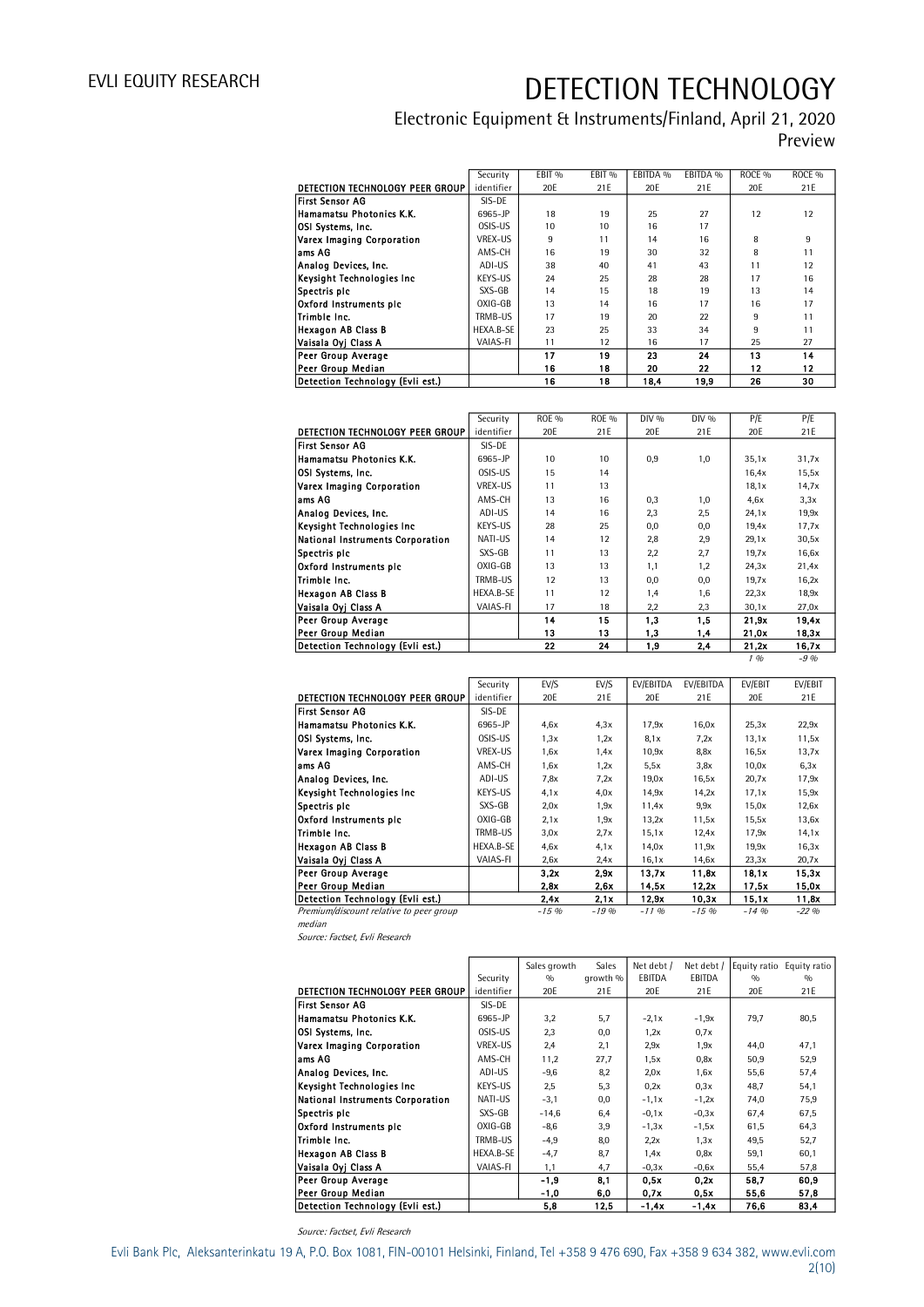## Electronic Equipment & Instruments/Finland, April 21, 2020 Preview

| <b>INTERIM FIGURES</b>               |        |         |         |         |         |         |         |         |         |        |        |        |
|--------------------------------------|--------|---------|---------|---------|---------|---------|---------|---------|---------|--------|--------|--------|
| EVLI ESTIMATES, EURm                 | 201901 | 201902  | 201903  | 201904  | 2019    | 2020Q1E | 2020Q2E | 2020Q3E | 2020Q4E | 2020E  | 2021E  | 2022E  |
| Net sales                            | 23.1   | 27.5    | 26.9    | 25.0    | 102.5   | 22.2    | 26.4    | 29.9    | 29.9    | 108.4  | 122.0  | 136.8  |
| EBITDA                               | 4.4    | 5.5     | 5.7     | 4.3     | 19.9    | 3.4     | 4.6     | 5.6     | 6.3     | 19.9   | 24.3   | 27.7   |
| EBITDA margin (%)                    | 19.2   | 20.0    | 21.3    | 17.1    | 19.5    | 15.3    | 17.4    | 18.7    | 21.1    | 18.4   | 19.9   | 20.2   |
| EBIT                                 | 3.9    | 4.8     | 5.1     | 3.2     | 17.0    | 2.8     | 4.0     | 5.0     | 5.2     | 17.0   | 21.3   | 24.6   |
| EBIT margin (%)                      | 16.7   | 17.5    | 19.1    | 12.8    | 16.6    | 12.6    | 15.2    | 16.7    | 17.4    | 15.7   | 17.5   | 18.0   |
| Net financial items                  | 0.0    | $-0.7$  | $-0.1$  | $-0.2$  | $-1.0$  | 0.0     | 0.0     | 0.0     | 0.0     | $-0.2$ | 0.0    | 0.0    |
| Pre-tax profit                       | 3.9    | 4.2     | 5.0     | 3.0     | 16.0    | 2.8     | 4.0     | 5.0     | 5.2     | 16.8   | 21.3   | 24.6   |
| Tax                                  | $-0.3$ | $-0.9$  | $-1.0$  | $-1.3$  | $-3.6$  | $-0.5$  | $-0.8$  | $-1.0$  | $-1.0$  | $-3.4$ | $-4.3$ | $-4.9$ |
| Tax rate (%)                         | 9.1    | 22.9    | 20.0    | 41.6    | 22.2    | 20.0    | 20.0    | 20.0    | 20.0    | 20.0   | 20.0   | 20.0   |
| Net profit                           | 3.5    | 3.2     | 4.0     | 1.8     | 12.5    | 2.2     | 3.2     | 4.0     | 4.1     | 13.4   | 17.1   | 19.7   |
| <b>FPS</b>                           | 0.24   | 0.22    | 0.28    | 0.12    | 0.87    | 0.15    | 0.22    | 0.28    | 0.29    | 0.93   | 1.19   | 1.37   |
| EPS adjusted (diluted no. of shares) | 0.24   | 0.22    | 0.27    | 0.12    | 0.84    | 0.15    | 0.21    | 0.27    | 0.28    | 0.90   | 1.15   | 1.32   |
| Dividend per share                   | 0.00   | 0.00    | 0.00    | 0.00    | 0.38    | 0.00    | 0.00    | 0.00    | 0.00    | 0.38   | 0.47   | 0.55   |
| SALES, EURm                          |        |         |         |         |         |         |         |         |         |        |        |        |
| <b>MBU</b>                           | 8.6    | 8.1     | 8.4     | 8.6     | 33.7    | 8.0     | 8.0     | 9.4     | 9.7     | 35.1   | 39.4   | 44.1   |
| SBU                                  | 14.5   | 19.4    | 18.6    | 16.4    | 68.9    | 14.2    | 18.4    | 20.5    | 20.2    | 73.3   | 82.5   | 92.7   |
| Total                                | 23.1   | 27.5    | 26.9    | 25.0    | 102.5   | 22.2    | 26.4    | 29.9    | 29.9    | 108.4  | 122.0  | 136.8  |
| SALES GROWTH, Y/Y %                  |        |         |         |         |         |         |         |         |         |        |        |        |
| <b>MBU</b>                           | 15.0   | $-12.1$ | $-27.4$ | $-14.9$ | $-12.1$ | $-7.0$  | $-1.2$  | 12.6    | 12.8    | 4.3    | 12.3   | 12.0   |
| SBU                                  | 22.9   | 27.6    | 41.6    | 5.8     | 23.8    | $-2.1$  | $-5.2$  | 10.5    | 23.2    | 6.5    | 12.6   | 12.3   |
| <b>Total</b>                         | 19.8   | 12.6    | 9.3     | $-2.3$  | 9.2     | $-3.9$  | $-4.0$  | 11.2    | 19.6    | 5.8    | 12.5   | 12.2   |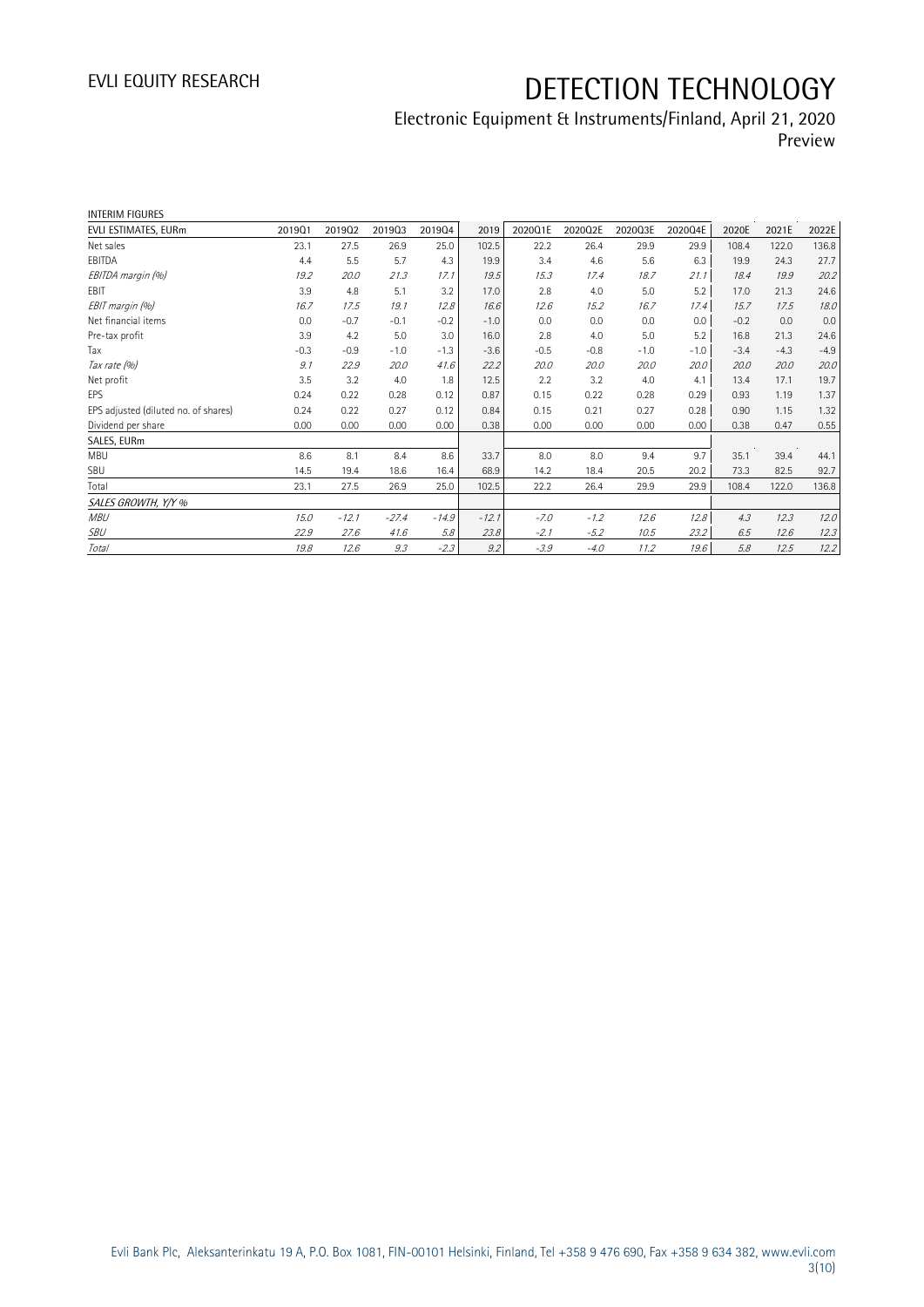## Electronic Equipment & Instruments/Finland, April 21, 2020 Preview

| INCOME STATEMENT, EURm                   | 2015                | 2016           | 2017                | 2018           | 2019           | 2020E               | 2021E        | 2022E               |
|------------------------------------------|---------------------|----------------|---------------------|----------------|----------------|---------------------|--------------|---------------------|
| Sales                                    | 42.8                | 75.5           | 89.0                | 93.9           | 102.5          | 108.4               | 122.0        | 136.8               |
| Sales growth (%)                         | 29.2                | 76.5           | 17.9                | 5.5            | 9.2            | 5.8                 | 12.5         | 12.2                |
| EBITDA                                   | 5.8                 | 17.3           | 22.1                | 20.9           | 19.9           | 19.9                | 24.3         | 27.7                |
| EBITDA margin (%)                        | 13.4                | 22.9           | 24.9                | 22.3           | 19.5           | 18.4                | 19.9         | 20.2                |
| Depreciation                             | $-1.3$              | $-2.5$         | $-2.2$              | $-2.4$         | $-2.9$         | $-2.9$              | $-2.9$       | $-3.0$              |
| EBITA                                    | 4.5                 | 14.8           | 19.9                | 18.5           | 17.0           | 17.0                | 21.3         | 24.6                |
| Goodwill amortization / writedown        | 0.0                 | 0.0            | 0.0                 | 0.0            | 0.0            | 0.0                 | 0.0          | 0.0                 |
| EBIT                                     | 4.5                 | 14.8           | 19.9                | 18.5           | 17.0           | 17.0                | 21.3         | 24.6                |
| EBIT margin (%)                          | 10.5                | 19.6           | 22.4                | 19.7           | 16.6           | 15.7                | 17.5         | 18.0                |
| <b>Reported EBIT</b>                     | 3.4                 | 14.8           | 19.9                | 18.5           | 17.0           | 17.0                | 21.3         | 24.6                |
| EBIT margin (reported) (%)               | 8.0                 | 19.6           | 22.4                | 19.7           | 16.6           | 15.7                | 17.5         | 18.0                |
| Net financials                           | $-2.4$              | $-0.7$         | $-0.5$              | $-0.1$         | $-1.0$         | $-0.2$              | 0.0          | 0.0                 |
| Pre-tax profit                           | 2.1                 | 14.1           | 19.4                | 18.4           | 16.0           | 16.8                | 21.3         | 24.6                |
| Taxes                                    | $-0.1$              | $-3.2$         | $-4.2$              | $-3.6$         | $-3.6$         | $-3.4$              | $-4.3$       | $-4.9$              |
| Minority shares                          | 0.0                 | 0.0            | 0.0                 | 0.0            | 0.0            | 0.0                 | 0.0          | 0.0                 |
| Net profit                               | 0.9                 | 10.9           | 15.2                | 14.9           | 12.5           | 13.4                | 17.1         | 19.7                |
| Cash NRIs                                | $-1.1$              | 0.0            | 0.0                 | 0.0            | 0.0            | 0.0                 | 0.0          | 0.0                 |
| Non-cash NRIs                            | 0.0                 | 0.0            | 0.0                 | 0.0            | 0.0            | 0.0                 | 0.0          | 0.0                 |
| <b>BALANCE SHEET, EURm</b>               |                     |                |                     |                |                |                     |              |                     |
| Assets                                   |                     |                |                     |                |                |                     |              |                     |
| Fixed assets                             | $\overline{7}$      | $\,6\,$        | 6                   | $\overline{9}$ | 10             | 10                  | 11           | 12                  |
| Goodwill                                 | $\mathbb O$         | $\mathbf 0$    | $\overline{0}$      | $\mathbf 0$    | $\mathbf 0$    | $\mathsf{O}\xspace$ | $\mathbf 0$  | $\mathbf 0$         |
| Right of use assets                      | $\mathsf{O}\xspace$ | $\mathbf 0$    | $\mathsf{O}\xspace$ | $\mathbb O$    | $\mathbf 0$    | $\mathsf{O}\xspace$ | $\mathbf 0$  | $\mathbf 0$         |
| Inventory                                | $\overline{7}$      | 11             | $9\,$               | 13             | 14             | 15                  | 17           | 19                  |
| Receivables                              | 14                  | 22             | 21                  | 27             | 27             | 28                  | 32           | 35                  |
| Liquid funds                             | $\overline{7}$      | 16             | 27                  | 22             | 26             | 28                  | 34           | 41                  |
| Total assets                             | 35                  | 54             | 62                  | 71             | 77             | 80                  | 93           | 108                 |
| Liabilities                              |                     |                |                     |                |                |                     |              |                     |
| Shareholder's equity                     | 21                  | 31             | 42                  | 51             | 58             | 66                  | 78           | 91                  |
| Minority interest                        | $\mathbb O$         | $\mathbf 0$    | $\mathbf 0$         | $\mathbf 0$    | $\mathbf 0$    | $\mathsf{O}\xspace$ | $\mathbf 0$  | $\mathbf 0$         |
| Convertibles                             | $\mathbf 0$         | $\mathbf 0$    | $\mathbf 0$         | $\mathbf{0}$   | $\mathbf 0$    | $\mathbf 0$         | $\mathbf 0$  | $\overline{0}$      |
| Lease liabilities                        | $\mathbb O$         | $\mathbf 0$    | $\mathsf{O}\xspace$ | $\mathbf 0$    | $\mathbf 0$    | $\mathsf{O}\xspace$ | $\mathbf 0$  | $\mathsf{O}\xspace$ |
| Deferred taxes                           | $\mathbf 0$         | $\mathbf 0$    | $\mathbf 0$         | $\mathbf 0$    | $\mathbf 0$    | $\mathsf{O}\xspace$ | $\mathbf 0$  | $\mathsf{O}\xspace$ |
| Interest bearing debt                    | $\mathbf{1}$        | $\overline{7}$ | 5                   | $\overline{4}$ | $\,6\,$        | $\mathbb O$         | $\mathbf 0$  | $\overline{0}$      |
| Non-interest bearing current liabilities | 11                  | 14             | 15                  | 15             | 12             | 13                  | 15           | 17                  |
| Other interest-free debt                 | $\overline{2}$      | 3              | $\mathbf{1}$        | $\overline{0}$ | $\mathbf{1}$   | $\mathbf{1}$        | $\mathbf{1}$ | $\mathbf{1}$        |
| Total liabilities                        | 35                  | 54             | 62                  | 71             | 77             | 80                  | 93           | 108                 |
| CASH FLOW, EURm                          |                     |                |                     |                |                |                     |              |                     |
| + EBITDA                                 | 6                   | 17             | 22                  | 21             | 20             | 20                  | 24           | 28                  |
| - Net financial items                    | $\overline{4}$      | 8              | 11                  | $\mathbf 0$    | $-1$           | $\mathsf{O}\xspace$ | $\mathbf 0$  | $\mathbf 0$         |
| - Taxes                                  | $\mathbb O$         | $-1$           | $-3$                | $-5$           | $-4$           | $-3$                | $-4$         | $-5$                |
| - Increase in Net Working Capital        | $-2$                | $-11$          | $\mathbf{1}$        | $-10$          | $-3$           | $-2$                | $-4$         | $-4$                |
| $+/-$ Other                              | -8                  | -9             | $-12$               | $\mathbf 0$    | $\mathbf 0$    | $\mathsf{O}\xspace$ | $\mathbf 0$  | $\mathbf 0$         |
| = Cash flow from operations              | $\mathsf{O}\xspace$ | $\mathsf S$    | 19                  | $\,6$          | 12             | 15                  | 16           | 19                  |
| - Capex                                  | -5                  | $-2$           | $-2$                | $-5$           | $-4$           | $-2$                | $-4$         | $-4$                |
| - Acquisitions                           | $\mathbf 0$         | $\mathbf 0$    | $\mathbf 0$         | $\mathbf 0$    | $\mathbf 0$    | $\mathbb O$         | $\mathbf 0$  | $\mathbf 0$         |
| + Divestments                            | $\mathbf 0$         | $\mathbf{0}$   | $\mathbf 0$         | $\overline{0}$ | $\mathbf 0$    | $\overline{0}$      | $\mathbf 0$  | $\overline{0}$      |
| = Free cash flow                         | $-4$                | $\sqrt{3}$     | 17                  | $\mathbf{1}$   | 8              | 12                  | 12           | 14                  |
| +/- New issues/buybacks                  | 19                  | $\mathbf 0$    | $-1$                | $\mathbf 0$    | $\mathbf 0$    | $\mathsf{O}\xspace$ | $\mathbf 0$  | $\mathbf 0$         |
| - Paid dividend                          | $\mathbf{0}$        | $-1$           | $-3$                | -5             | $-5$           | -5                  | -6           | $-7$                |
| $+/-$ Other                              | $-10$               | $\,6\,$        | $-2$                | $\mathbf 0$    | $\overline{2}$ | $-5$                | $\mathbf 0$  | $\mathbf 0$         |
| Change in cash                           | $\overline{4}$      | 8              | 11                  | $-4$           | $\overline{4}$ | $\mathbf{1}$        | 6            | $\overline{7}$      |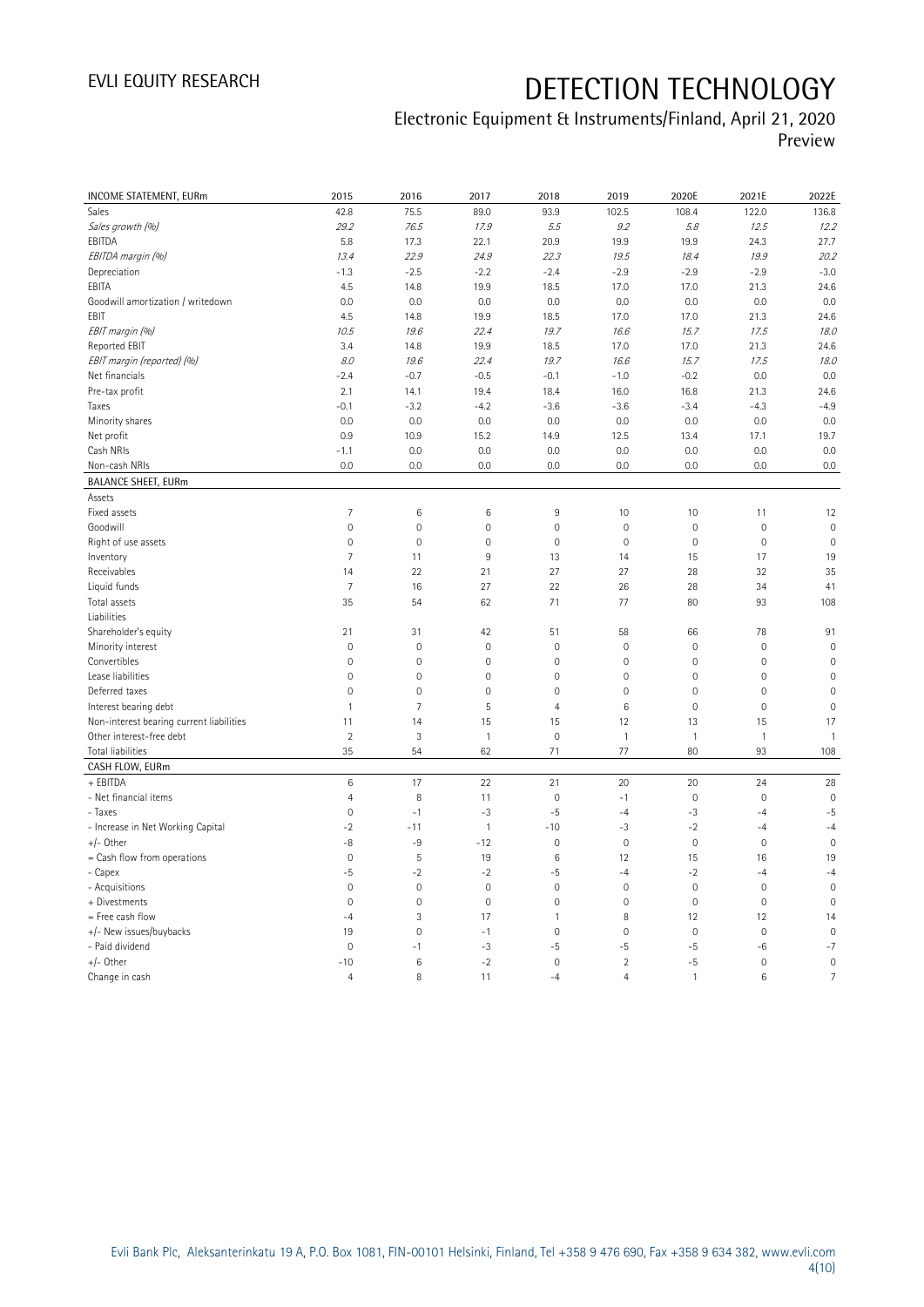## Electronic Equipment & Instruments/Finland, April 21, 2020 Preview

| <b>KEY FIGURES</b>                             | 2016            | 2017            | 2018            | 2019            | 2020E           | 2021E           | 2022E           |
|------------------------------------------------|-----------------|-----------------|-----------------|-----------------|-----------------|-----------------|-----------------|
| M-cap                                          | 188             | 250             | 224             | 368             | 285             | 285             | 285             |
| Net debt (excl. convertibles)                  | $-9$            | $-22$           | $-18$           | $-20$           | $-27$           | $-34$           | $-41$           |
| Enterprise value                               | 179             | 228             | 206             | 348             | 257             | 251             | 243             |
| Sales                                          | 76              | 89              | 94              | 103             | 108             | 122             | 137             |
| EBITDA                                         | 17              | 22              | 21              | 20              | 20              | 24              | 28              |
| EBIT                                           | 15              | 20              | 19              | 17              | 17              | 21              | 25              |
| Pre-tax                                        | 14              | 19              | 18              | 16              | 17              | 21              | 25              |
| Earnings                                       | 11              | 15              | 15              | 12              | 13              | 17              | 20              |
| Equity book value (excl. minorities)           | 31              | 42              | 51              | 58              | 66              | 78              | 91              |
| Valuation multiples                            |                 |                 |                 |                 |                 |                 |                 |
| EV/sales                                       | 2.4             | 2.6             | 2.2             | 3.4             | 2.4             | 2.1             | 1.8             |
| EV/EBITDA                                      | 10.3            | 10.3            | 9.8             | 17.4            | 12.9            | 10.3            | 8.8             |
| EV/EBITA                                       | 12.1            | 11.5            | 11.1            | 20.4            | 15.1            | 11.8            | 9.9             |
| EV/EBIT                                        | 12.1            | 11.5            | 11.1            | 20.4            | 15.1            | 11.8            | 9.9             |
| EV/OCF                                         | 36.6            | 12.3            | 33.6            | 28.9            | 17.5            | 15.4            | 13.0            |
| EV/FCFF                                        | 48.3            | 13.3            | 142.7           | 41.6            | 20.6            | 20.7            | 17.1            |
| P/FCFE                                         | 57.3            | 14.9            | 162.4           | 48.5            | 23.1            | 23.5            | 20.0            |
| P/E                                            | 17.2            | 16.5            | 15.1            | 29.5            | 21.2            | 16.7            | 14.4            |
| P/B                                            | 6.1             | 6.0             | 4.4             | 6.3             | 4.3             | 3.7             | 3.1             |
| Target EV/EBITDA                               | 0.0             | 0.0             | 0.0             | $O.O$           | 16.0            | 12.8            | 11.0            |
| Target EV/EBIT                                 | $0.0$           | $0.0$           | 0.0             | $O.O$           | 18.7            | 14.6            | 12.3            |
| Target EV/FCF                                  | O.O             | 0.0             | 0.0             | 0.0             | 25.8            | 25.7            | 21.3            |
| Target P/B                                     | O.O             | 0.0             | 0.0             | 0.0             | 5.2             | 4.4             | 3.8             |
| Target P/E                                     | 0.0             | 0.0             | 0.0             | 0.0             | 26.6            | 20.9            | 18.1            |
| Per share measures                             |                 |                 |                 |                 |                 |                 |                 |
|                                                |                 |                 |                 |                 |                 |                 |                 |
|                                                |                 |                 |                 |                 |                 |                 |                 |
| Number of shares                               | 13,426          | 13,901          | 14,375          | 14,375          | 14,375          | 14,375          | 14,375          |
| Number of shares (diluted)                     | 13,426          | 13,901          | 14,849          | 14,875          | 14,875          | 14,875          | 14,875          |
| EPS                                            | 0.81            | 1.09            | 1.03            | 0.87            | 0.93            | 1.19            | 1.37            |
| Operating cash flow per share                  | 0.36            | 1.34            | 0.43            | 0.84            | 1.02            | 1.13            | 1.30            |
| Free cash flow per share                       | 0.24            | 1.21            | 0.10            | 0.53            | 0.86            | 0.84            | 0.99            |
| Book value per share                           | 2.30            | 3.00            | 3.57            | 4.06            | 4.62            | 5.42            | 6.32            |
| Dividend per share                             | 0.25            | 0.35            | 0.38            | 0.38            | 0.38            | 0.47            | 0.55            |
| Dividend payout ratio, %                       | 30.8            | 32.1            | 36.7            | 43.9            | 41.0            | 40.0            | 40.0            |
| Dividend yield, %                              | 1.8             | 1.9             | 2.4             | 1.9             | 1.9             | 2.4             | 2.8             |
| FCF yield, %                                   | 1.7             | 6.7             | 0.6             | 2.1             | 4.3             | 4.3             | 5.0             |
| Efficiency measures                            |                 |                 |                 |                 |                 |                 |                 |
| ROE                                            | 41.9            | 41.8            | 32.0            | 22.7            | 21.6            | 23.7            | 23.4            |
| <b>ROCE</b>                                    | 48.2            | 47.4            | 36.4            | 28.5            | 26.0            | 29.5            | 29.2            |
| Financial ratios                               |                 |                 |                 |                 |                 |                 |                 |
| Inventories as % of sales                      | 14.0            | 9.6             | 14.2            | 13.8            | 13.8            | 13.8            | 13.8            |
| Receivables as % of sales                      | 28.6            | 24.1            | 28.4            | 25.9            | 25.9            | 25.9            | 25.9            |
| Non-interest bearing liabilities as % of sales | 18.7            | 16.8            | 16.4            | 12.1            | 12.1            | 12.1            | 12.1            |
| NWC/sales, %                                   | 21.5            | 15.7            | 25.9            | 27.0            | 27.1            | 27.1            | 27.2            |
| Operative CAPEX/sales, %                       | 2.1             | 2.1             | 5.0             | 4.4             | 2.2             | 3.4             | 3.2             |
| CAPEX/sales (incl. acquisitions), %            | 2.1             | 2.1             | 5.0             | 4.4             | 2.2             | 3.4             | 3.2             |
| FCFF/EBITDA                                    | 0.2             | 0.8             | 0.1             | 0.4             | 0.6             | 0.5             | 0.5             |
| Net debt/EBITDA, book-weighted                 | $-0.5$          | $-1.0$          | $-0.9$          | $-1.0$          | $-1.4$          | $-1.4$          | $-1.5$          |
| Debt/equity, market-weighted                   | 0.0             | 0.0             | 0.0             | 0.0             | 0.0             | 0.0             | 0.0             |
| Equity ratio, book-weighted<br>Gearing, %      | 57.8<br>$-29.2$ | 67.5<br>$-52.3$ | 73.0<br>$-35.6$ | 76.6<br>$-34.9$ | 83.4<br>$-41.1$ | 84.2<br>$-43.5$ | 84.7<br>$-45.5$ |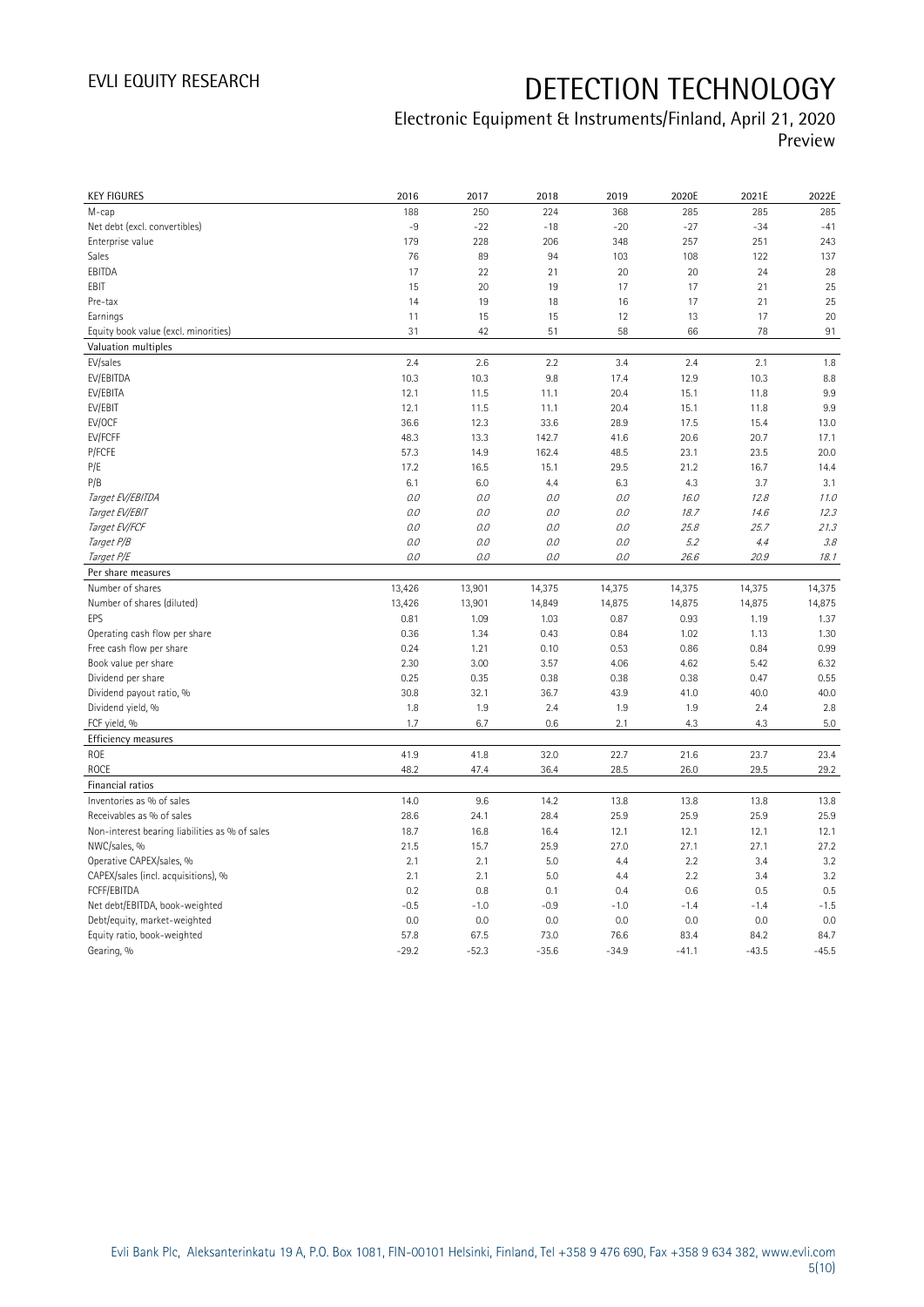### Electronic Equipment & Instruments/Finland, April 21, 2020 Preview

COMPANY DESCRIPTION: Detection Technology is a global provider of off-the-shelf and customized X-ray imaging solutions for medical, security and industrial applications. DT's product portfolio ranges from photodiodes to complete detector systems with ASICs, electronics, mechanics and software. The company was established in 1991 and it listed on Nasdaq First North Finland in 2015. The company is headquartered in Finland and has volume production in Beijing, China. Detection Technology has over 500 employees in Finland, China, France and USA, serving 260 active customers in over 40 countries.

INVESTMENT CASE: Demand for Detection Technology's detector solutions is increasing due to expansion of healthcare to a wider share of population in the emerging economies, aging population, growth in travelling and freight transport, urbanization, increased security concerns and increasing need for X-ray imaging applications in industrial inspection. We see investment case attractive due to strong market drivers, especially in China, as well as DT's compelling strategy and execution capabilities, which should enable DT to grow faster than the market and maintain above target level margins. Due to its proximity to the fastest growing market China and inexpensive valuation, DT could be also become an acquisition target.

| <b>OWNERSHIP STRUCTURE</b>                 | <b>SHARES</b> | <b>EURm</b> | 0/0   |
|--------------------------------------------|---------------|-------------|-------|
| Ac Invest Seven B.V.                       | 5,205,167     | 103.062     | 36.2% |
| OP-Finland Value Fund                      | 651,065       | 12.891      | 4.5%  |
| Ilmarinen Mutual Pension Insurance Company | 554,000       | 10.969      | 3.9%  |
| Varma Mutual Pension Insurance Company     | 515,000       | 10.197      | 3.6%  |
| Sijoitusrahasto Aktia Capital              | 484,762       | 9.598       | 3.4%  |
| Fondita Nordic Micro Cap                   | 390,000       | 7.722       | 2.7%  |
| Evli Finnish Small Cap Fund                | 327,259       | 6.480       | 2.3%  |
| Martola Hannu Veikko                       | 322,875       | 6.393       | 2.2%  |
| Saastopankki Kotimaa                       | 200,000       | 3.960       | 1.4%  |
|                                            |               |             |       |
| Ten largest                                | 8,650,128     | 171.273     | 60%   |
| Residual                                   | 5,725,302     | 113.361     | 40%   |
| Total                                      | 14,375,430    | 284.634     | 100%  |

### EARNINGS CALENDAR

#### OTHER EVENTS

#### COMPANY MISCELLANEOUS

CFO: Petri Hiljanen Tel: +358 20 766 9700 IR: Johanna Tarkiainen

CEO: Hannu Martola Elektroniikkatie 10, 90590 Oulu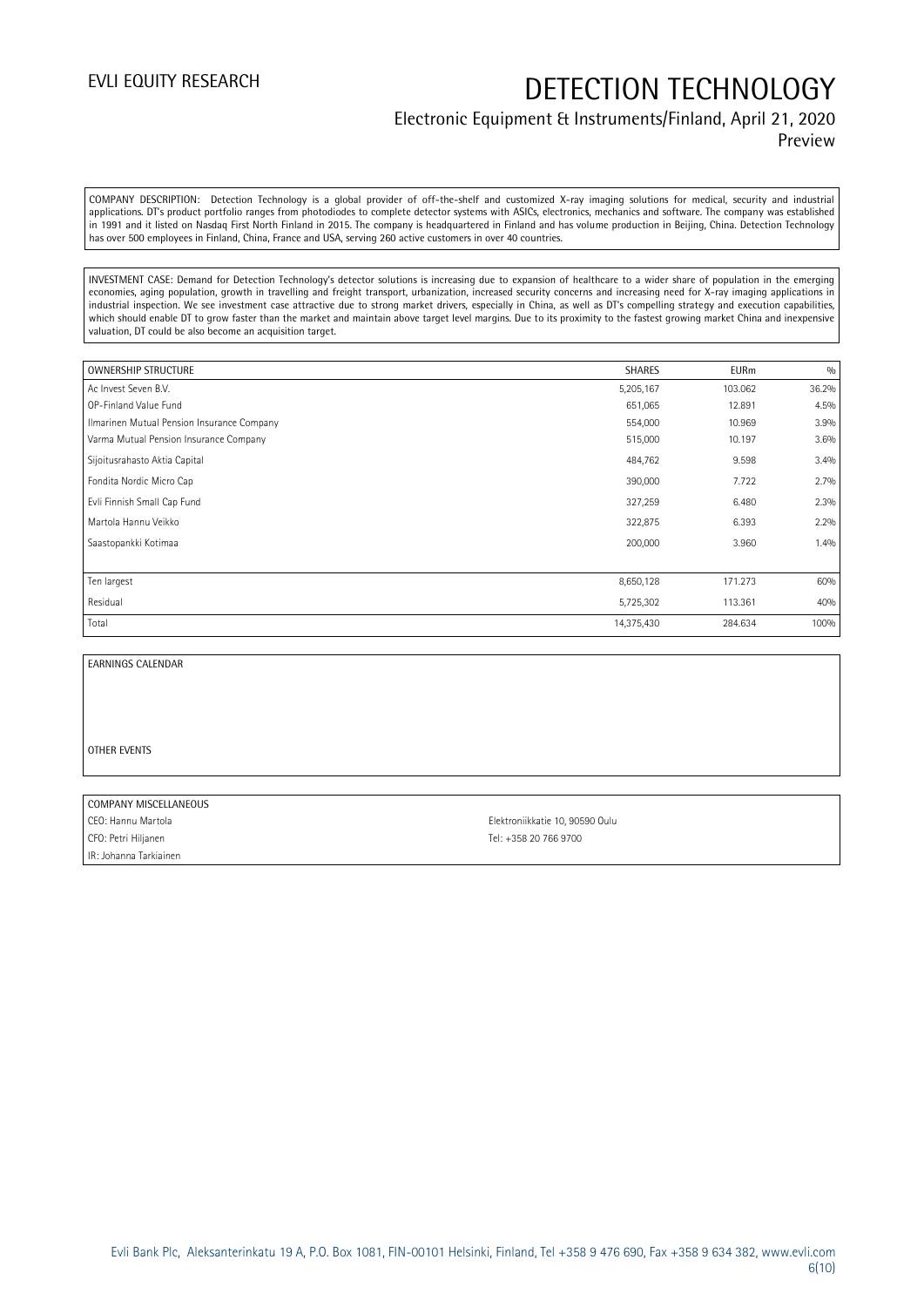# Electronic Equipment & Instruments/Finland, April 21, 2020

Preview

DEFINITIONS

| P/E                                                                                                                                       | EPS                                                                                                   |
|-------------------------------------------------------------------------------------------------------------------------------------------|-------------------------------------------------------------------------------------------------------|
| Price per share                                                                                                                           | Profit before extraord. items and taxes-income taxes + minority interest                              |
| Earnings per share                                                                                                                        | Number of shares                                                                                      |
| P/BV                                                                                                                                      | <b>DPS</b>                                                                                            |
|                                                                                                                                           |                                                                                                       |
| Price per share<br>Shareholders' equity + taxed provisions per share                                                                      | Dividend for the financial period per share                                                           |
|                                                                                                                                           |                                                                                                       |
| Market cap                                                                                                                                | OCF (Operating cash flow)                                                                             |
|                                                                                                                                           |                                                                                                       |
| Price per share * Number of shares                                                                                                        | EBITDA - Net financial items - Taxes - Increase in working<br>capital - Cash NRIs ± Other adjustments |
|                                                                                                                                           |                                                                                                       |
| EV (Enterprise value)                                                                                                                     | FCF (Free cash flow)                                                                                  |
|                                                                                                                                           |                                                                                                       |
| Market cap + net debt + minority interest at market value $-$<br>share of associated companies at market value                            | Operating cash flow - operative CAPEX - acquisitions + divestments                                    |
|                                                                                                                                           |                                                                                                       |
| EV/Sales                                                                                                                                  | FCF yield, %                                                                                          |
| Enterprise value                                                                                                                          |                                                                                                       |
| <b>Sales</b>                                                                                                                              | Free cash flow<br>Market cap                                                                          |
| EV/EBITDA                                                                                                                                 |                                                                                                       |
|                                                                                                                                           | Operative CAPEX/sales                                                                                 |
| Enterprise value                                                                                                                          | Capital expenditure - divestments - acquisitions                                                      |
| Earnings before interest, tax, depreciation and amortization                                                                              | <b>Sales</b>                                                                                          |
| EV/EBIT                                                                                                                                   | Net working capital                                                                                   |
|                                                                                                                                           |                                                                                                       |
| Enterprise value<br>Operating profit                                                                                                      | Current assets - current liabilities                                                                  |
| Net debt                                                                                                                                  | Capital employed/Share                                                                                |
|                                                                                                                                           |                                                                                                       |
| Interest bearing debt - financial assets                                                                                                  | Total assets - non-interest bearing debt                                                              |
|                                                                                                                                           | Number of shares                                                                                      |
| Total assets                                                                                                                              | Gearing                                                                                               |
| Balance sheet total                                                                                                                       | Net debt                                                                                              |
|                                                                                                                                           | Equity                                                                                                |
| Div yield, %                                                                                                                              | Debt/Equity, %                                                                                        |
|                                                                                                                                           |                                                                                                       |
| Dividend per share<br>Price per share                                                                                                     | Interest bearing debt<br>Shareholders' equity + minority interest + taxed provisions                  |
|                                                                                                                                           |                                                                                                       |
|                                                                                                                                           |                                                                                                       |
| Payout ratio, %                                                                                                                           | Equity ratio, %                                                                                       |
| Total dividends                                                                                                                           | Shareholders' equity $+$ minority interest $+$ taxed provisions                                       |
| Earnings before extraordinary items and taxes - income taxes + minority interest                                                          | Total assets - interest-free loans                                                                    |
|                                                                                                                                           |                                                                                                       |
| ROCE, %                                                                                                                                   | CAGR, %                                                                                               |
|                                                                                                                                           |                                                                                                       |
| Profit before extraordinary items + interest expenses+ other financial costs<br>Balance sheet total - non-interest bearing debt (average) | Cumulative annual growth rate = Average growth per year                                               |
|                                                                                                                                           |                                                                                                       |
| ROE, %                                                                                                                                    |                                                                                                       |
| Profit before extraordinary items and taxes - income taxes                                                                                |                                                                                                       |
| Shareholder's equity + minority interest + taxed provisions (average)                                                                     |                                                                                                       |
|                                                                                                                                           |                                                                                                       |
|                                                                                                                                           |                                                                                                       |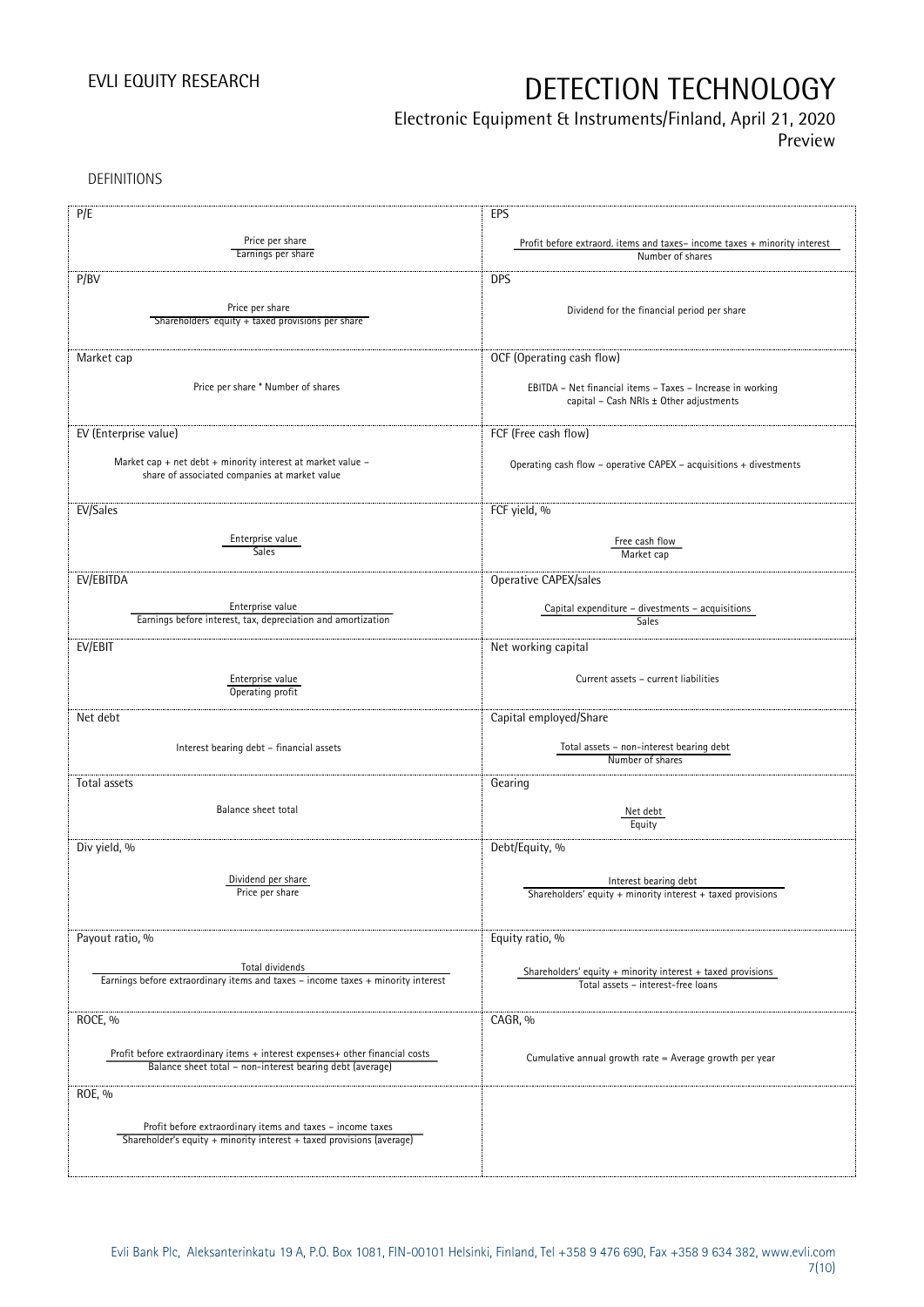### Electronic Equipment & Instruments/Finland, April 21, 2020 Preview

Important Disclosures

Evli Research Partners Plc ("ERP") uses 12-month target prices. Target prices are defined by utilizing analytical techniques based on financial theory including (but not limited to) discounted cash flow analysis and comparative valuation. The selection of valuation methods depends on different circumstances. Target prices may be altered on the basis of new information coming to light in the underlying company or changes in interest rates, changes in foreign exchange rates, other securities prices or market indices or outlook for the aforementioned factors or other factors that may change the conditions of financial markets. Recommendations and changes by analysts are available at [Analysts' recommendations and ratings revisions](https://research.evli.com/JasperAllModels.action?authParam=key;461&authParam=x;G3rNagWrtf7K&authType=3). Investment recommendations are defined as follows: Target price compared to share price Recommendation<br>CELL CALLO 06 < -10 % SELL  $-10 - (+10) \%$  HOL<br>  $> 10 \%$  $> 10\%$ ERP's investment recommendation of the analyzed company is updated at least 2 timer per year. 60% 53% 50% 39% 40% 30% 20% 8% 10%  $0%$ Hold Sell Buy

The graph above shows the distribution of ERP's recommendations of companies under coverage in 1st of February 2019. If recommendation is not given, it is not mentioned here.

### Name(s) of the analyst(s): Forslund

This research report has been prepared by Evli Research Partners Plc ("ERP" or "Evli Research"). ERP is a subsidiary of Evli Bank Plc. Production of the investment recommendation has been concluded on 21.4.2020, 8:30. This report has been published on 21.4.2020, 9:00.

None of the analysts contributing to this report, persons under their guardianship or corporations under their control have a position in the shares of the company or related securities.

The date and time for any price of financial instruments mentioned in the recommendation refer to the previous trading day's closing price(s) unless otherwise stated in the report.

Each analyst responsible for the content of this report assures that the expressed views accurately reflect the personal views of each analyst on the covered companies and securities. Each analyst assures that (s)he has not been, nor are or will be, receiving direct or indirect compensation related to the specific recommendations or views contained in this report.

Companies in the Evli Group, affiliates or staff of companies in the Evli Group, may perform services for, solicit business from, hold long or short positions in, or otherwise be interested in the investments (including derivatives) of any company mentioned in the publication or report.

Neither ERP nor any company within the Evli Group have managed or co-managed a public offering of the company's securities during the last 12 months prior to, received compensation for investment banking services from the company during the last 12 months prior to the publication of the research report.

ERP has signed an agreement with the issuer of the financial instruments mentioned in the recommendation, which includes production of research reports. This assignment has a limited economic and financial impact on ERP and/or Evli. Under the assignment ERP performs services including, but not limited to, arranging investor meetings or –events, investor relations communication advisory and production of research material.

ERP or another company within the Evli Group does not have an agreement with the company to perform market making or liquidity providing services.

For the prevention and avoidance of conflicts of interests with respect to this report, there is an information barrier (Chinese wall) between Investment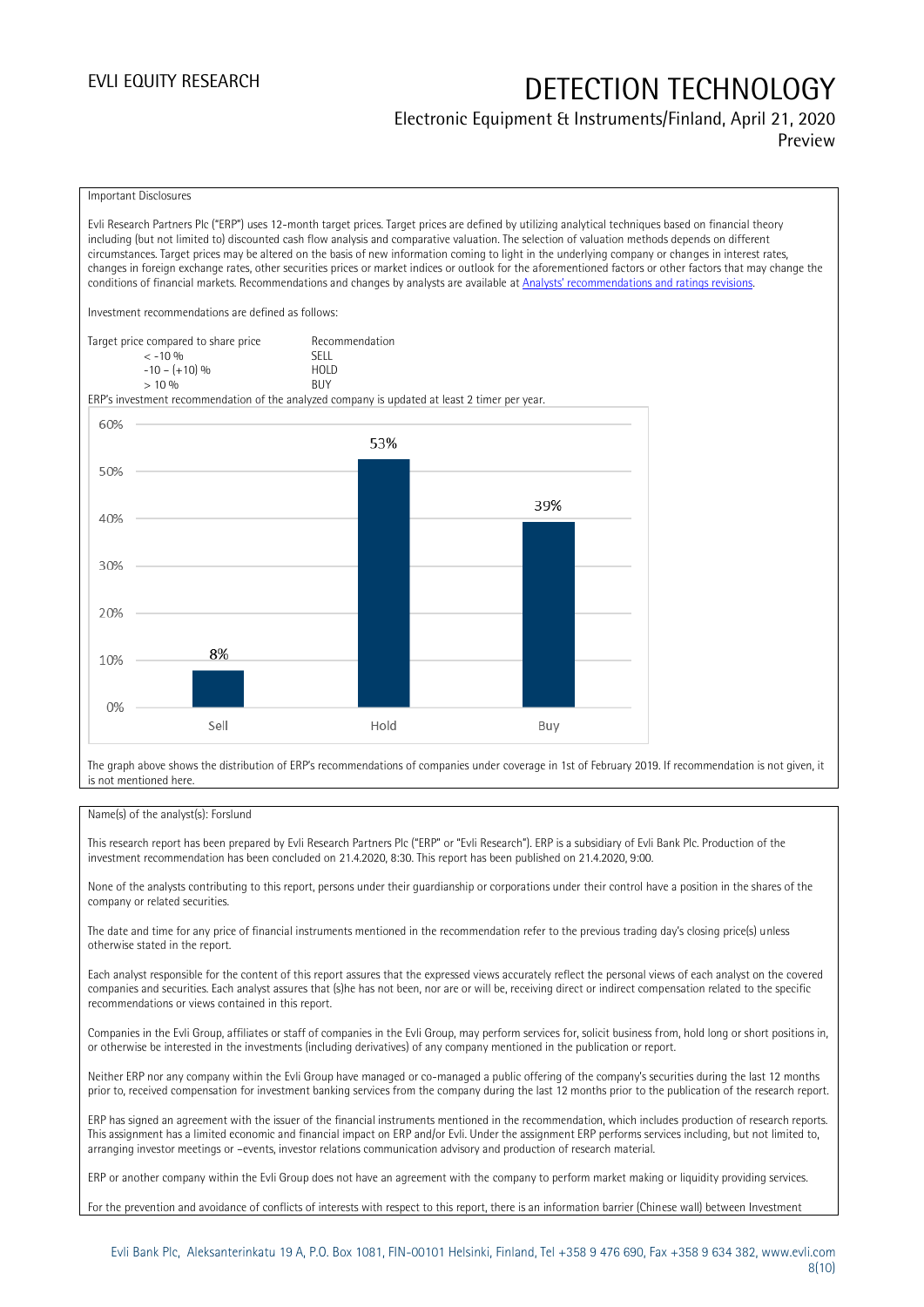### Electronic Equipment & Instruments/Finland, April 21, 2020 Preview

Research and Corporate Finance units concerning unpublished investment banking services to the company. The remuneration of the analyst(s) is not tied directly or indirectly to investment banking transactions or other services performed by Evli Bank Plc or any company within Evli Group.

This report has not been disclosed to the company prior to its dissemination.

This report is provided and intended for informational purposes only and may not be used or considered under any circumstances as an offer to sell or buy any securities or as advice to trade any securities.

This report is based on sources ERP considers to be correct and reliable. The sources include information providers Reuters and Bloomberg, stock-exchange releases from the companies and other company news, Statistics Finland and articles in newspapers and magazines. However, ERP does not guarantee the materialization, correctness, accuracy or completeness of the information, opinions, estimates or forecasts expressed or implied in the report. In addition, circumstantial changes may have an influence on opinions and estimates presented in this report. The opinions and estimates presented are valid at the moment of their publication and they can be changed without a separate announcement. Neither ERP nor any company within the Evli Group are responsible for amending, correcting or updating any information, opinions or estimates contained in this report. Neither ERP nor any company within the Evli Group will compensate any direct or consequential loss caused by or derived from the use of the information represented in this publication.

All information published in this report is for the original recipient's private and internal use only. ERP reserves all rights to the report. No part of this publication may be reproduced or transmitted in any form or by any means, electronic, mechanical, photocopying, recording or otherwise, or stored in any retrieval system of any nature, without the written permission of ERP.

This report or its copy may not be published or distributed in Australia, Canada, Hong Kong, Japan, New Zealand, Singapore or South Africa. The publication or distribution of this report in certain other jurisdictions may also be restricted by law. Persons into whose possession this report comes are required to inform themselves about and to observe any such restrictions.

Evli Bank Plc is not registered as a broker-dealer with the U. S. Securities and Exchange Commission ("SEC"), and it and its analysts are not subject to SEC rules on securities analysts' certification as to the currency of their views reflected in the research report. Evli Bank is not a member of the Financial Industry Regulatory Authority ("FINRA"). It and its securities analysts are not subject to FINRA's rules on Communications with the Public and Research Analysts and Research Reports and the attendant requirements for fairness, balance and disclosure of potential conflicts of interest. This research report is only being offered in U.S. by Auerbach Grayson & Company, LLC (Auerbach Grayson) to Major U.S. Institutional Investors and is not available to, and should not be used by, any U.S. person or entity that is not a Major U.S. Institutional Investor. Auerbach Grayson is a broker-dealer registered with the U.S. Securities and Exchange Commission and is a member of the FINRA. U.S. entities seeking more information about any of the issuers or securities discussed in this report should contact Auerbach Grayson. The securities of non-U.S. issuers may not be registered with or subject to SEC reporting and other requirements.

ERP is not a supervised entity but its parent company Evli Bank Plc is supervised by the Finnish Financial Supervision Authority.